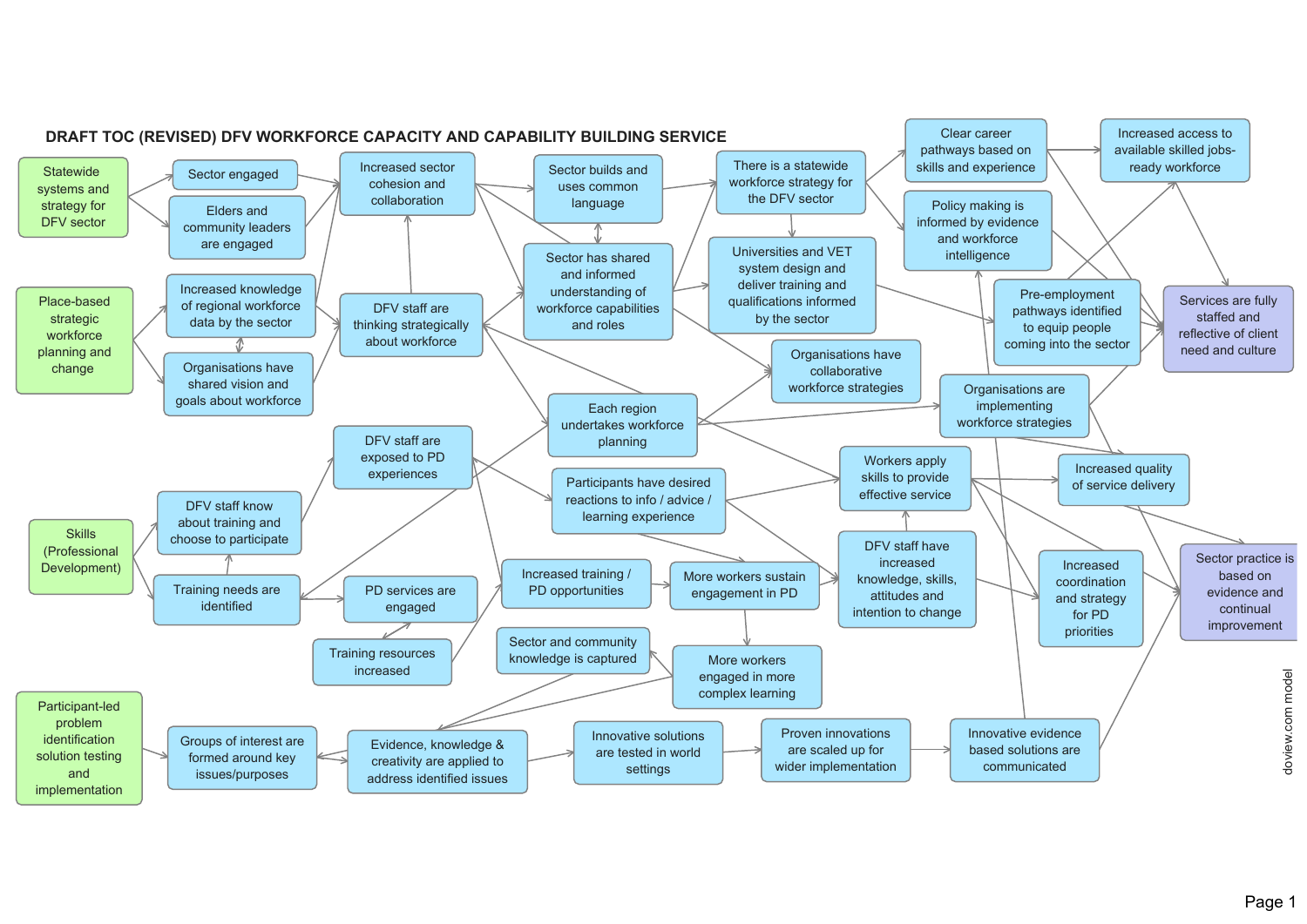#### **DFV WORKFORCE CAPACITY AND CAPABILITY BUILDING SERVICE**

#### **THEORY OF CHANGE MODEL**

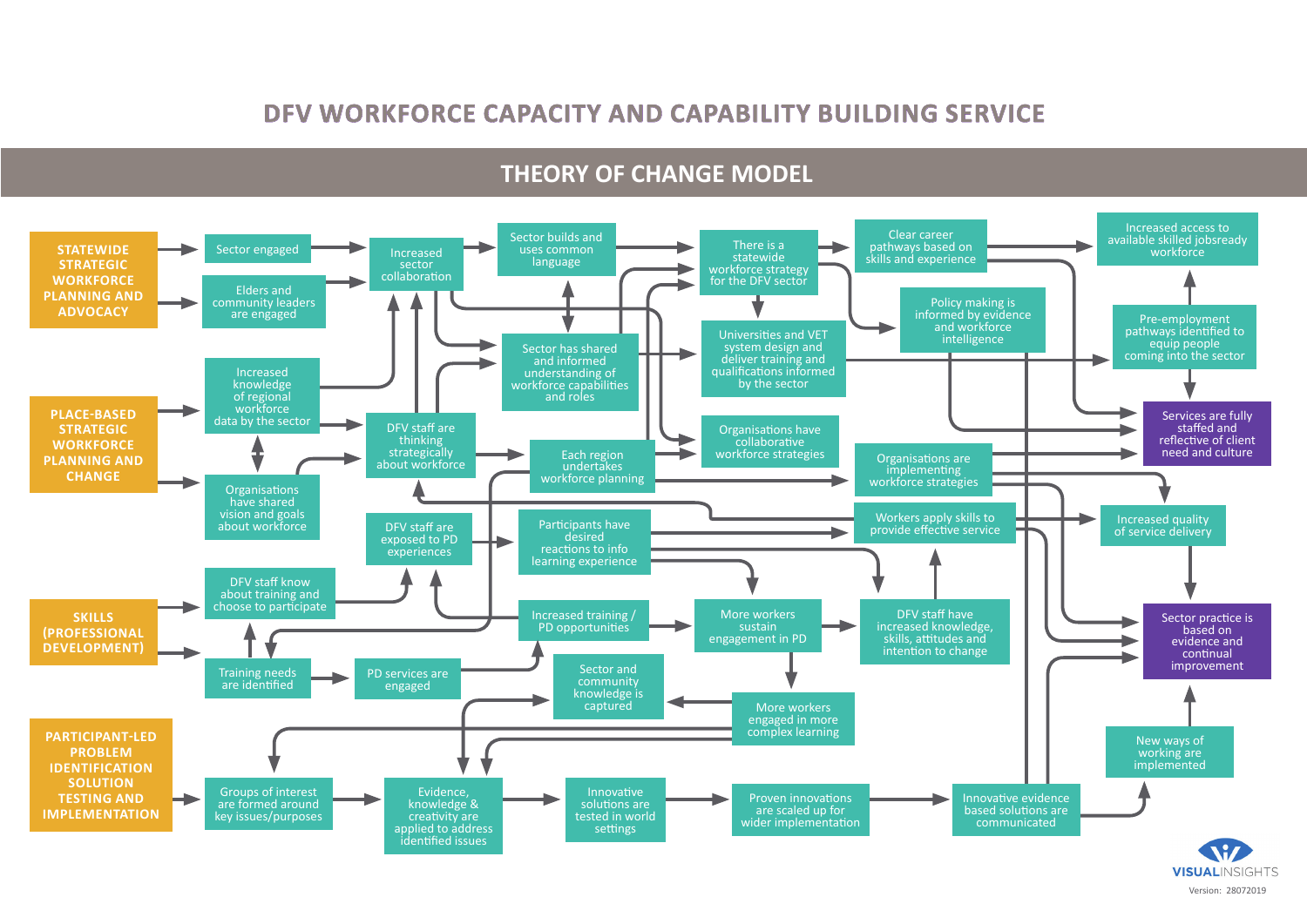

# **FINANCIAL WELLBEING AND CAPABILITY**

## **THEORY OF CHANGE MODEL**